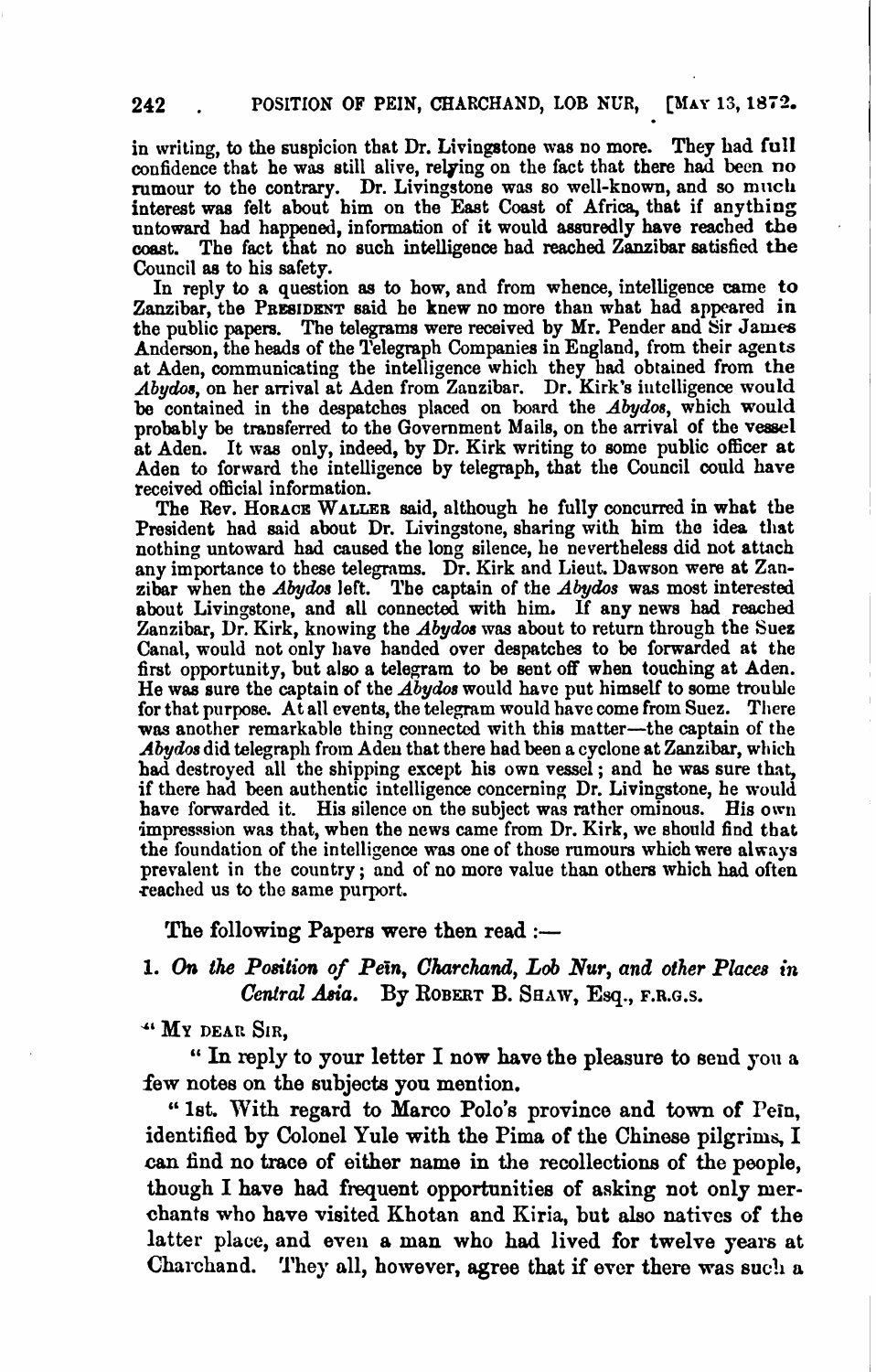place, it must have been one of tbe cities' swallowed up by the sand, of whose names even no recollection now remains. I enclose an itinerary from Kiria to Charchand and Lob, which accounts for all the country on the present route.

" But the remark made to me by an intelligent merchant may perhaps throw some light on the subject. He aays that the ronte, on leaving Khotan, begins by going esetward to Kiria, but afterwards. making a wide sweep, the **road** ends by running nearly due north as it approaches Charchand. He adds that there should properly be a short cut across from Khotan to Charchand, but the barren and deep sands which occupy this line prevent men from attempting it. These are the sands which, advancing from the Takla Makân, are said to have engulfed so much fertile country. May we not suppose that in Marc; Polo's time the road lay in **this** direction, passing through Pein or Pima.

"The above information has two **bearings. Firat,** it **gives** us a probable locality for the vanished country of Pern, on the direct line between Khotan and Charchand, where Marco places it, and at a place where the obliterating powera of the sand are known to have been exerted. Secondly, it corroborates Colonel Yule's suspicion (vol. i., p. 181) that Lake Lob should be placed much further to the westward than we find it in our maps; for the great ourve in the road would make the absolute distance of Charchand to the east of Khotan (and of all places which are measured from it) much less than if the route were straight.

*88* data for calculating the position of the mysterious Lake of Lob, I enclose statements of two several roads to Lob-one the northern *vid* Aksu, and the other the southern *vid* Khotan. For the distance by each of the roads I give two separate estimates, founded on different accounts. By taking the means of the latter we get a double indication (though a rough one) of the position of Lob.

"The position of Aksu is approximately known, being some 16 marches from Yarkand (say 220 miles in a direct line), and a little more from Kashghar. This **ie** our firat point of departure. Taking Mr. Johnson's determination of Khotan for our second starting-point, we have to make the two routes above mentioned meet at Lob. Allowing for the changee of direction which we know to exist, more especially in the southern route, we cannot place Lob further east than the 84th meridian (probably between that and the 83rd). Its probable latitude will appear to be between the 40th and the 41st parallels.

" This would leave plenty of room eastward for Marco Polo's thirty days to Shachau, which is too much if Lob is placed in the position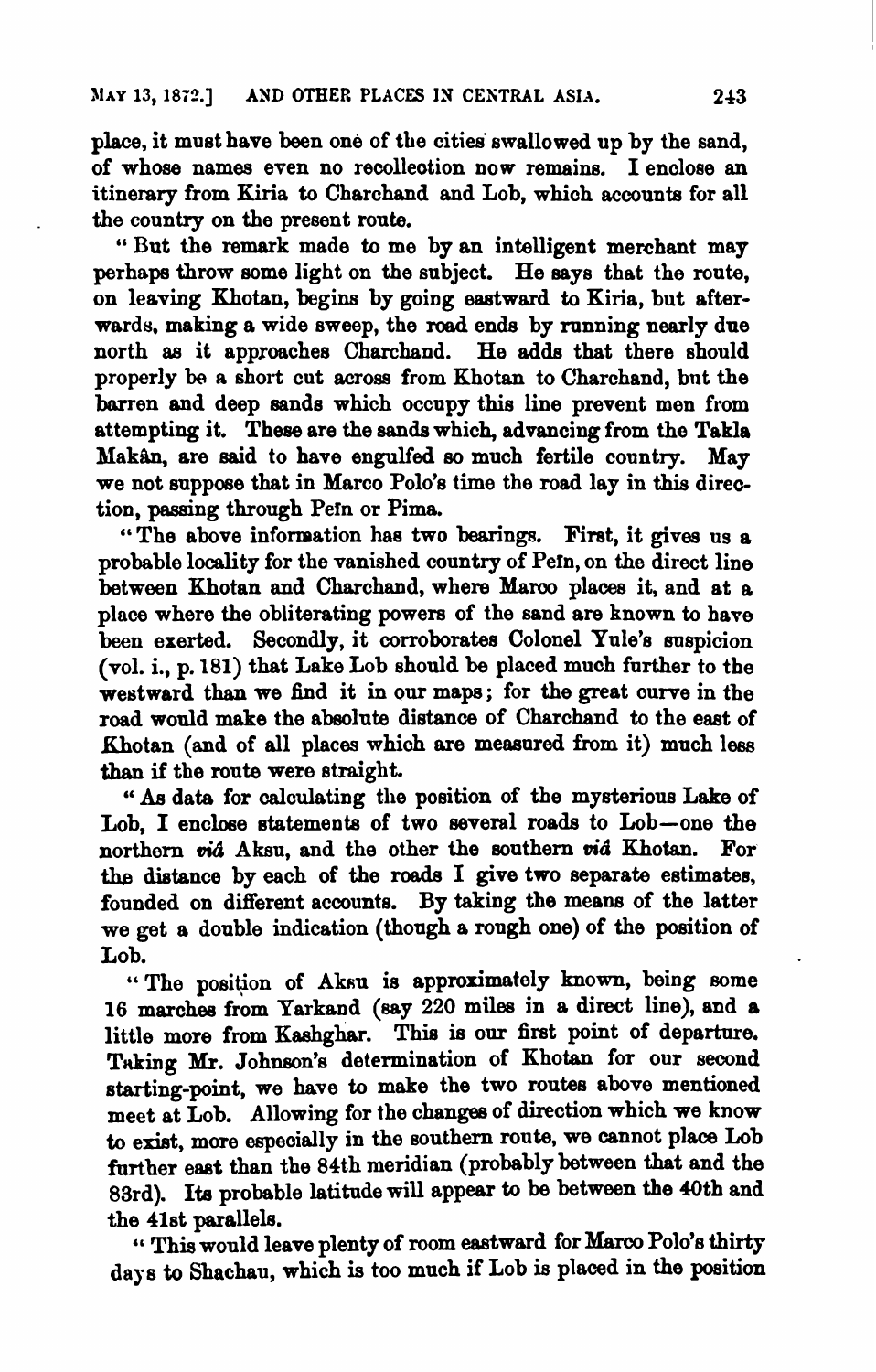formerly assigned to it. As usual, all inquiry tends to verify the assertione of the great Venetian traveller.

" One of my informants, who lived twelve years at Charchand, says that the mountains are six days' distant from that place on the south and east, and are frequented by shepherds, hunters, and goldseekers. He mentions a district, called 'Tokos Dewân' (= the nine Mountain-Passes), a fortnight's journey to the eastward, whence Kalmaks come to trade at Charchand, and through which a road leads to Lanchu, a large town on the high road to Pekin. These Kalmaks are probably what we should oall Mongols.

Another man **dates** a story of some gold-seekem who penetrated about 15 marches on a different line into the region on the east of Charchand, and, after crossing aome mountainous country, onme upon a considerable river of a red colour flowing towards the sun-rising, but were afraid to venture down it.

" Gold-seekers **seem** to play an important part in those regions ; for I have lately heard of something resembling a Californian or AWralian **rueh** of-diggera in the heart of Asia. **Thore** is a newlyfound gold-field, named 'Kappa,' some 25 days eastward of Kiria, to **whioh 1000** diggers have shady flocked from all **parts** during the last year.

" Marco Polo is again curiously corroborated by the statement of a Khotan Hajji, that the precious jade-stone is found in the river of Charchand. This river runs into Lake Lob, and the road follows its banks, which are fairly inhabited. The Lob people are Mussulmans, but more uncivilized than their neighbours.

Charchand and Lob Nur **are,** he says, in the **great** plaine, but the mountains are not far off from the former place. Travellers from Kiria to Charchand, in clear weather, can distinguish hills in the distanoe on their right hand (s.g.). All my informants, however, agree that these mountains are what they call 'black,' or not covered with perpetual snow, though it lodges on them in winter. Thua **the**  snowy Kuen-lun would seem to be dying out here, or at any rate to have retreated very far back, so as to be invisible from the plains.

"Judged by its productions, Charchand must be higher than Khotan; for rice and cotton do not grow there, while Indian corn, wheat, and apple and pear trees, are common. It is probably about the **same** bight as Bora or **Sanju,** viz. from 5500 to 6500 feet roughly. Thus the mountainous country appears to descend very gradually in this direotion, and to preserve its elevation much . further north than it does in the neighbourhood of Khotan.

" From all the accounts taken together, I should gather that Charchand is not actually either in the plains or in the hills, but in one of those wide flats which may either be looked upon as a bay from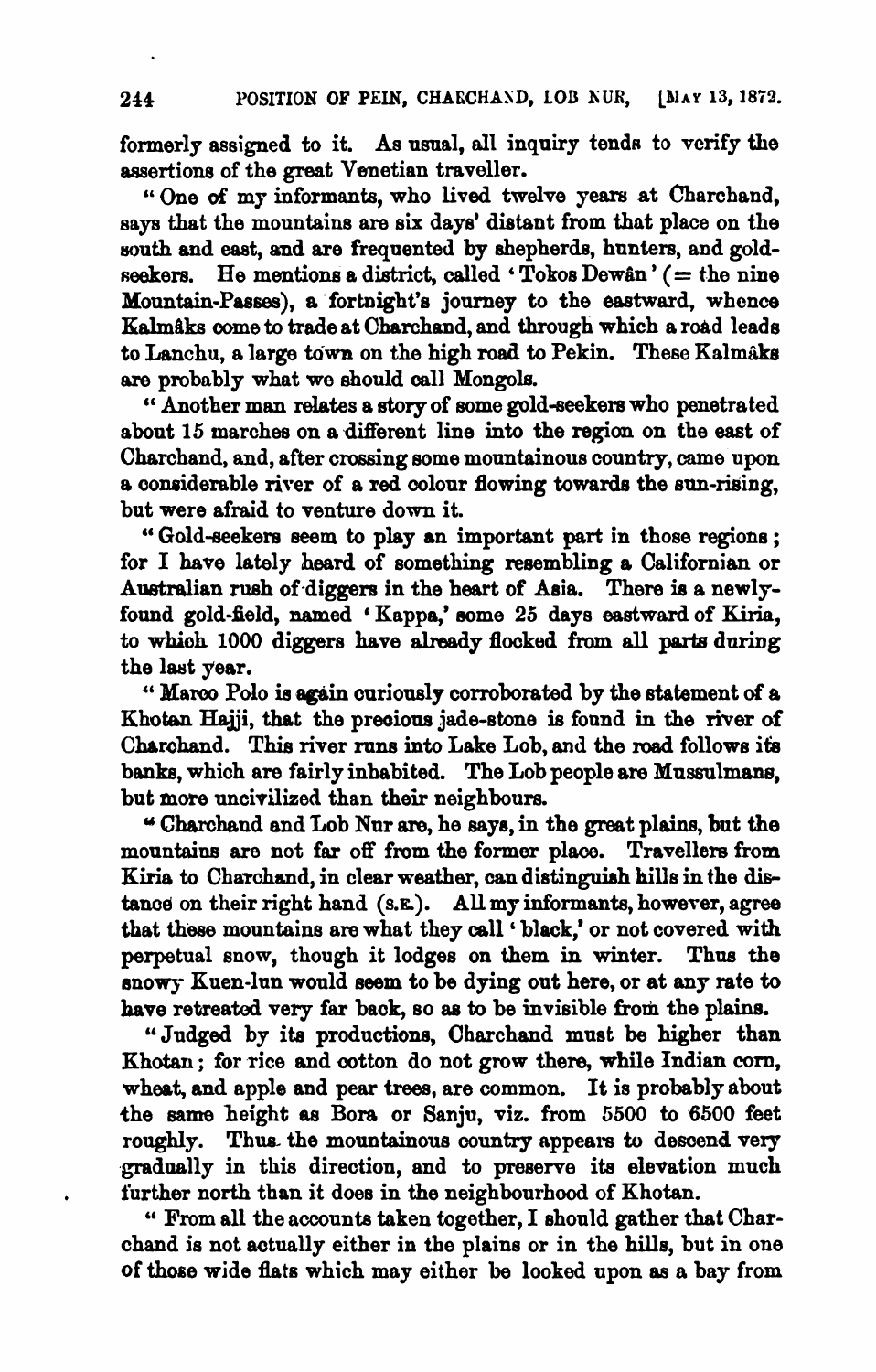the plain running into the hills, or as a mountain valley opening out into the plain. Such also is the position of Sanju.

"I have thought that these particulars regarding Charchand would be interesting, as it has only lately been recovered by geography out of the haze of uncertainty, and identified with the province described by Marco Polo.

"One of my informants travelled back from Nia to Khotan with some Chinese officials, who, during the Mussulman uprising, had tried to escape to China by the Lob route, but had been captured at Karashahr by the victorious rebels and sent back under escort to Khotan. These officials evidently knew of no way eastward from Lob except by joining the regular northern route to Pekin: but it probably exists all the same.

"The most easterly places (not on the grand road) that I can hear of in these regions, are 'Zilm' or 'Zulm,' and 'Salar' or 'Salarun,' both in the hands of the Tungânis, though the former is inhabited bv 'Kalmâks.'

"Zilm is said to be 40 days from Kumul, and also an equal distance in point of time from Aksu and from Lhassa. It may possibly be identical with 'Sining,' a known place in Western China, but the nature of the productions brought thence would seem to argue otherwise. Pen-holders, carpets, and horse-trappings, said to be from Zilm, still reach Ladâk yearly, while the valuable fabric formerly known in that market as 'Siling' or 'Sling' has ceased coming for some vears, owing to disturbances in those regions (probably the closing of the road by the Tungânis). If Zilm and Sining were identical, the more valuable manufacture would reach Ladak as well as the coarser produce. Moreover, the distances do not agree at all.

"Salar is reported, by different authorities, to be a month's march from Kumul, and to lie to the westward of Lanchu (a large town in Western China). The distance is not stated, but is probably not very great, as distances go in those regions.

"2. The subject of the lost city of Pein leads to its sister mystery, the locality of Bolor. Though I have conversed with numerous traders and travellers who have frequented the roads from Eastern Turkistån into Badakhshân, and with Kirghiz tribesmen who have roamed over the Pamir with their flocks and herds, I have never met with one person who would acknowledge the existence of a town called Bolor, nor, indeed, of any place of that or a similar name to the west of the Pamir, as it is placed on some of our maps, and where the fictitious Ludwig von - is said to have seen it. Nor is such a position reconcilable with Marco Polo's account, which places Bolor distinctly to the eastward of Pamir.

" An old Kirghiz of the Alai horde, who knows every yard of the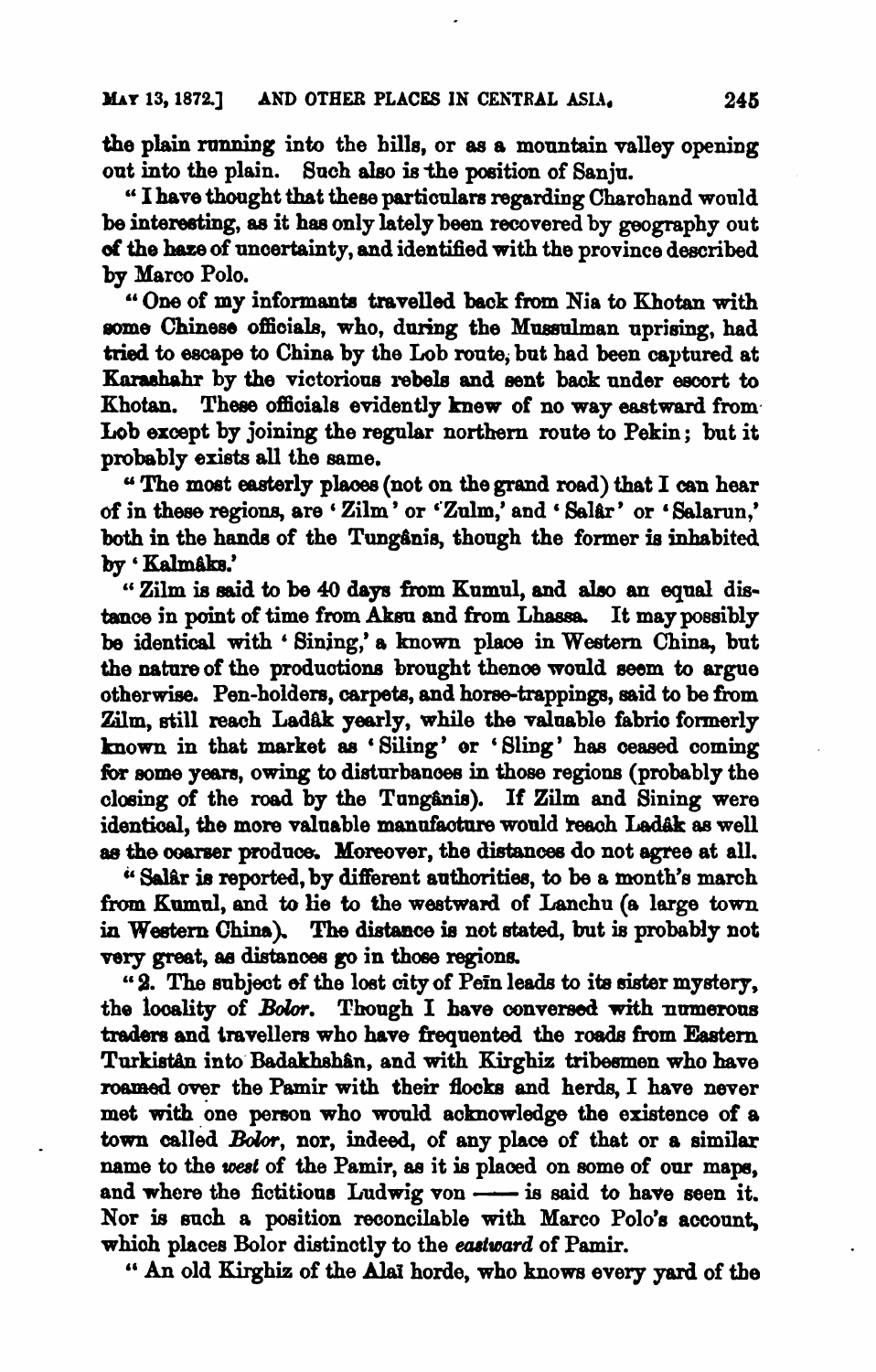country south of Kokand, even down to Chitral and Hunza, where he had several times gone to buy slaves, informed me that 'Palor' is the old name (sometimes used to this day) for the upper part of the Chitral Valley. If we suppose this name to have extended (as suggested by General Cunningham) north of the watershed, or, in other words, to have included the high country between the Chitral. Yassin, and Kanjut rivers on the south, and the Yarkand River on the north, all the requirements are fulfilled. Marco Polo is not usually so accurate in his bearings as to bind us to the exact direction **E.N.E.** from Pamir, when a point or two further south would oorrespond with other indicatiom.

"The country above defined exactly auswers to Marco's description of its natural features: 'Passing for a **good** 40 days over mountains and hills, or through valleys, and crossing many rivers and **tracts** of wilderness; and in all this way you find neither habitation of man nor any green thing! This description **ie** not very applicable to a **town** and its neighbowhood. Probably in no direction could a 40 days' journey through mountainous wilderness be taken from the Pamir, unless the traveller crossed into the Taghdumbash (the head of Sarikol Province), and thence over the Kandar and Arpatallak Mountains, and up the Yârkand River through Shingshal to the Dubla Sertkol Desert, &c. Certainly such a journey could not be taken between Pamir and Kashghar, which is a distance of not more than 12 or 14 marches.

" It is not necessary to include Baltistan in this definition. Its position and natural features separate it off.

" The region I have indicated corresponds with that **described** by Hwen Tsang as **being** to the south of Pamir (particularly that **part**  of it where the ancient name still lingers). With this agrees **aleo**  the Tarikh Raahidi (quoted by Colonel Yule), whioh states **that**  *Malaur* (Palor) is bounded on the east by Kashghar and Yarkand, on the north by Badakhshân, on the west by Kabul, and on the south by Cashmir. Such a definition plainly excludee **anything** to the north of Badakhshan, though it also indicates a very considerable extension on the south (unless by Kashmir we are to understand its present outlying provinces of Gilgit and Baltistân).

" Finally, the Pushtu poem (also quoted by Colonel Yule) places Bilaur on the north boundary of Swat, which would precisely correspond with the position of Upper Chitral, which, as I have mentioned, is said still to bear the old name of Palor.

" I am not aware what weight should be given to the Chinese tables, which would seem to be almost the only contradicting authority."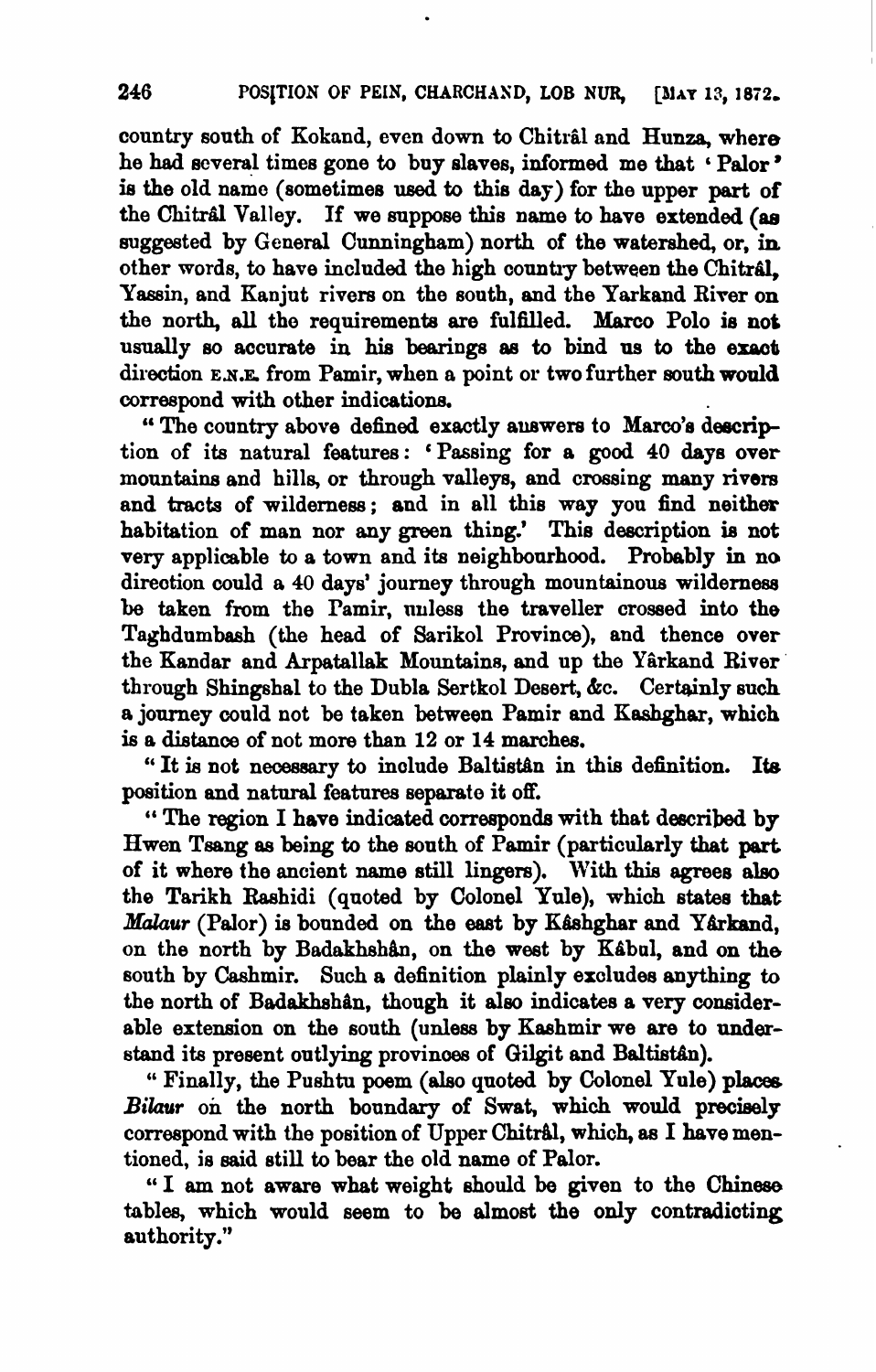# CONPARATIVE TABLE OF ROUTES TO LOBNUB. ES IN CENTRE<br>OF ROUT<br>The Lob.

| Routes.                                                                     | Names of Halting Places.                                                                                                                                                                                                                                   | A baoluta<br>Distance<br>in Miles. |
|-----------------------------------------------------------------------------|------------------------------------------------------------------------------------------------------------------------------------------------------------------------------------------------------------------------------------------------------------|------------------------------------|
| 1st. Route (given by<br>Hajji Yusuf of<br>Yarkand).<br>[See Route annexed]. | Aksu to Karashahr: 17 marches (taking 20<br>miles as the average day's march by road,<br>and deducting one-third for windings)<br>$=$<br>Karashahr to Lob: 2 marches (ditto)<br>$=$                                                                        | 227<br>.27                         |
| 2nd Route (given by<br>Mahmood Jan. Af-<br>ghân trader).                    | Aksu to Kurla: 80 tash (taking 1 tash at 5<br>miles, and deducting one-third for wind-<br>ings)<br>$=$<br>$\bullet \bullet \bullet \bullet \bullet \bullet \bullet \bullet \bullet \bullet \bullet \bullet$<br>Kurla to Lob (say) 2 days (as above)<br>$=$ | 254<br>267<br>27                   |
|                                                                             |                                                                                                                                                                                                                                                            | 294                                |

## AKSU to LOB.

# KHOTAN to LOB.

 $\overline{\phantom{a}}$ 

| <b>Routes</b> .                                                                                 | Names of Halting Places.                                                                                                                                                                                                                                                                   | Absolute<br><b>Distance</b><br>in Miles. |
|-------------------------------------------------------------------------------------------------|--------------------------------------------------------------------------------------------------------------------------------------------------------------------------------------------------------------------------------------------------------------------------------------------|------------------------------------------|
| 1st Route (given by<br>Rozi, a native of<br>Khotan, who lived<br>twelve years at<br>Charchand). | Khotan to Kiria: 6 marches (calculated as<br>above) $\ldots$ $\ldots$<br>$\equiv$<br>$\ddot{\phantom{a}}$<br>Kiria to Charchand: 16 marches (ditto)<br>$=$<br>Charchand to Lob: 6 marches (ditto)<br>$\equiv$                                                                              | 80<br>213<br>80                          |
| [See Route annexed].                                                                            |                                                                                                                                                                                                                                                                                            | 373                                      |
| 2nd Route (given by<br>Mahmood Jan).                                                            | Khotan to Lob: (the Khotan Hakim's camp<br>is said to have taken thirty-five days,<br>marching slowly from Kurla to Khotan vid<br>Charchand: deduct 3 such marches from<br>Kurla to Lob; there remain 32 marches of,<br>say, 18 miles each. Deducting one-third<br>for windings, as above) | 384                                      |
|                                                                                                 |                                                                                                                                                                                                                                                                                            |                                          |

EASTERN ROUTE to KHOTAN.

| Number<br>оf<br><b>Marches</b> | Names of Halting Places.                                     | <b>Distance</b><br>'in Kacha<br>Kos. | <b>REMARK</b>                                                                                                |
|--------------------------------|--------------------------------------------------------------|--------------------------------------|--------------------------------------------------------------------------------------------------------------|
|                                | No                                                           |                                      | A hamlet on the Pangong Lake<br>(east side).                                                                 |
|                                | La - rung<br>(pass) (narrow).                                | 15                                   | Road up a nullah. No cultiva-<br>tion; sometimes a camp of<br>Champa (Tibetan<br>nomads).<br>Grass and wood. |
| 2                              | Sum-ziling<br>(three) (valleys).                             | 15                                   | Grass and wood. Ovis ammon<br>and antelope.                                                                  |
| 3                              | Dung - lung Tak-nakpo<br>(wild yak) (valley) (mtn.) (black). | 18                                   | Grass and wood.                                                                                              |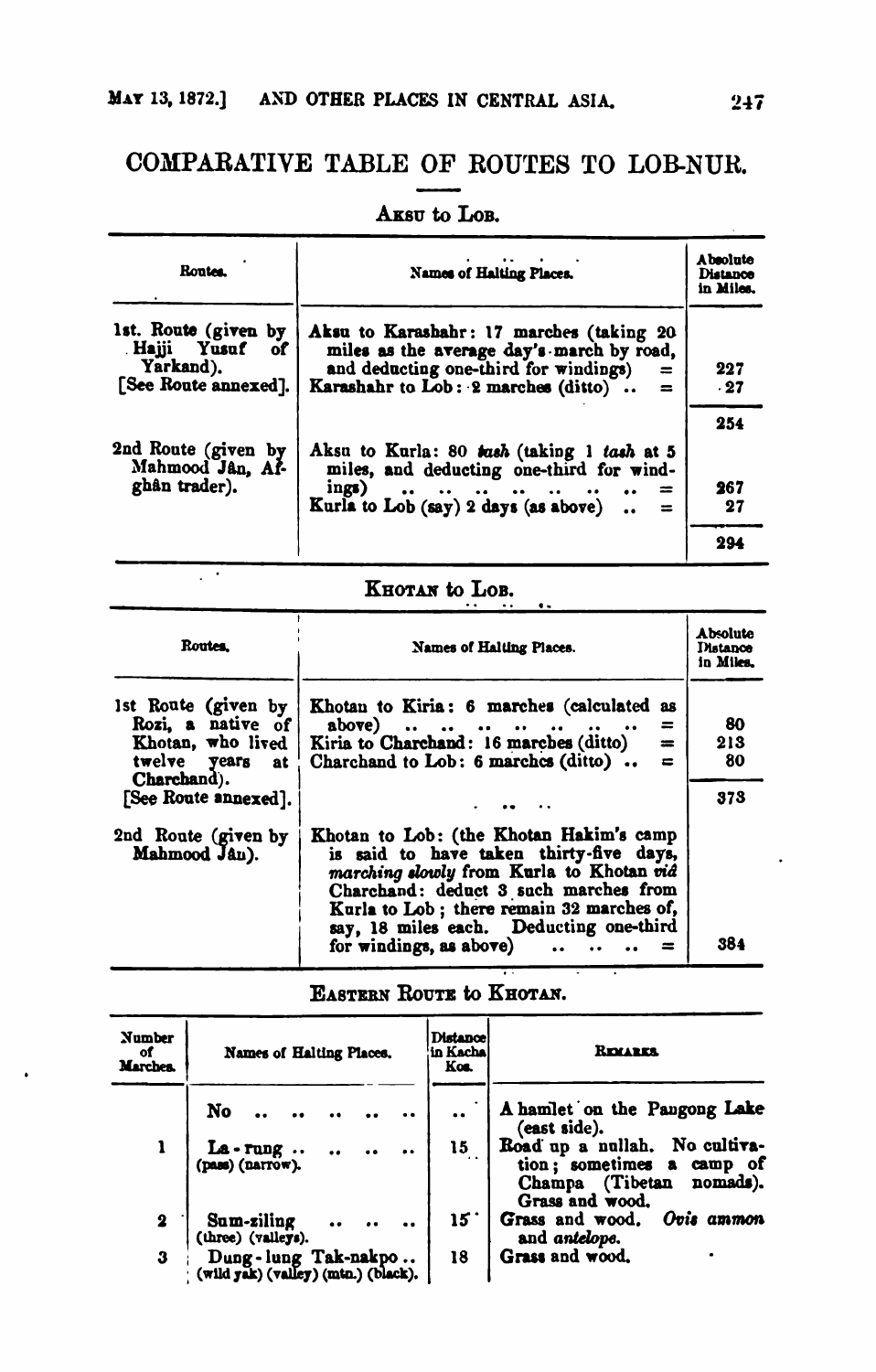| Number<br>of<br>Marches. | <b>Names of Halting Places.</b>                              | Distance<br>in Kacha<br>Kos. | Remarks.                                                                                                                                                                                                                                                                |
|--------------------------|--------------------------------------------------------------|------------------------------|-------------------------------------------------------------------------------------------------------------------------------------------------------------------------------------------------------------------------------------------------------------------------|
| 4                        | Тва - да<br>(salt) (place).                                  | 14                           | Grass and wood. A salt lake 3<br>miles long.                                                                                                                                                                                                                            |
| 5                        | Tang-mar Kang-ri<br>(plain) (red) (ice) (mountain).          | 16                           | A little grass.<br>Antelopes.<br>A<br>pool of sweet water.                                                                                                                                                                                                              |
| 6                        | La Kankial<br>(mn.) (descent). ;                             | 12                           | Cross an easy ridge on the road.<br>A little grass and fuel. A pool.                                                                                                                                                                                                    |
| 7                        | Tso-kante<br>(pool) (bitter).                                | 11                           | Grass and fuel.<br>Dig for drink-<br>Remains of an old<br>ing-water,<br>prayer-inclosure (Mussulman),<br>also marks of cattle and sheep-<br>pens. Supposed to be due to<br>Hor (Turki) shepherds.                                                                       |
| 8                        | La-chu-lung Sumdo<br>(mtn.) (water) (valley) (3-fold junct.) | 11                           | Grass and fuel. Antelopes.                                                                                                                                                                                                                                              |
| $\cdot$ 9                | Kang-lung Ding-rol<br>(ice) (valley) (ascent) (descent).     | 20                           | Ascend to a high level, passing a<br>lake; then follow down a<br>stream of water.<br>Perpetual<br>snow close by.                                                                                                                                                        |
| 10                       | Baba Hatim                                                   | 3                            | An old ruin, on banks of same<br>above, which is<br>stream as<br>scarcely fordable, and runs to<br>the East. Grass and fuel.<br>Thence cross a pass (less than<br>Chang-la, 17,800) and get into a<br>narrow valley, with a stream<br>running in a northerly direction. |
| 11                       | Aksu Lungpa<br>(white water, Turki) (valley, Tib).           | 12                           | Camp on stream. Grass and fuel.<br>Then road leaves stream to its<br>right.                                                                                                                                                                                             |
| 12                       | Tang - nakpo<br>(plain) (black).                             | 12                           | Appearance as if strewn with<br>ashes. Sulphur mines. Grass<br>and fuel.<br>Then cross the plain and enter a<br>difficult nullah.                                                                                                                                       |
| 13                       | Pur-lung<br>(through) (gorge).                               | 17                           | Grass and no wood.<br>Pass a "langar" (rest-house) half<br>$\pi$ ay, and, continuing down the<br>same difficult nullah, reach                                                                                                                                           |
| 14                       | Pulu                                                         | 12                           | Pulu, a very warm place; all<br>kinds of fruit produced. Snow<br>Range visible on south over<br>Pulu is in a<br>the nearer hills.<br>depression whence you rise on<br>to a plain covered with low hills<br>which takes you to Khotan.                                   |
| 15                       | Ganju<br>                                                    | 18                           | 400 houses.                                                                                                                                                                                                                                                             |
| 16                       | <b>Imâm-Ullah</b><br>$\bullet$                               | 18                           | Ditto.                                                                                                                                                                                                                                                                  |
| 17<br>18                 | Langar<br><br>Khotan (Ilchi)                                 | 18<br>18                     | A single house in a plain.<br>A city a little smaller than<br>Srinagar (Kashmir).                                                                                                                                                                                       |
|                          | Kacha kos                                                    | $260 =$                      | About 390 miles by road.                                                                                                                                                                                                                                                |

#### EASTERN ROUTE to KHOTAN-continued.

N.B. This road is very seldom traversed. The names are those given to the different stages by the Tibetans, who have travelled that way.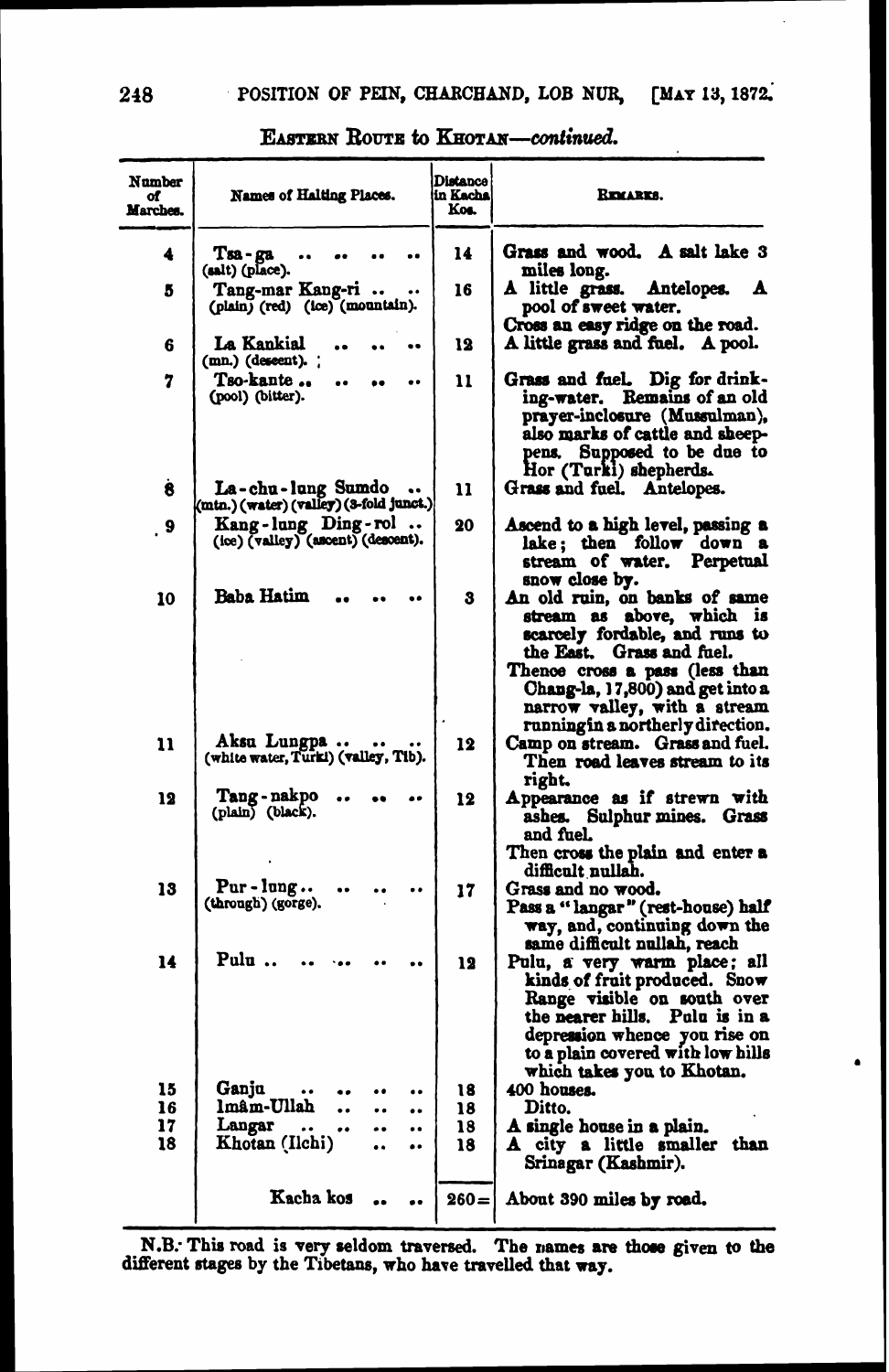#### KHOTAN to LOB.

| <b>Number</b><br>٥f<br>Marches.                                                                                               | Names of Halting Places.                                                                                                                                                                                                                                                                                                                                                                                                                                                                                                                                                                                               | <b>REMARKS</b>                                                                                                                                                                                                                                                                                                                                                                                                                                                                           |
|-------------------------------------------------------------------------------------------------------------------------------|------------------------------------------------------------------------------------------------------------------------------------------------------------------------------------------------------------------------------------------------------------------------------------------------------------------------------------------------------------------------------------------------------------------------------------------------------------------------------------------------------------------------------------------------------------------------------------------------------------------------|------------------------------------------------------------------------------------------------------------------------------------------------------------------------------------------------------------------------------------------------------------------------------------------------------------------------------------------------------------------------------------------------------------------------------------------------------------------------------------------|
| 6<br>$\begin{array}{c} 7 \\ 8 \\ 9 \end{array}$<br>10<br>11<br>12<br>13<br>14<br>15<br>16<br>17<br>18<br>19<br>20<br>21<br>22 | Khotan (Ilchi) 6<br>marches to<br>Kiria<br><br>$\ddot{\phantom{a}}$<br>Oïtoghrak<br><br>٠.<br>Yashil-yur <i>gh</i> un<br>$\ddot{\phantom{a}}$<br>Takhtaban<br>$\ddot{\phantom{a}}$<br>Nia<br><br><b>Raliklik</b><br><br><br>Yertongus<br><br>Haïdilshah<br><br>٠.<br>Akhai<br>٠.<br>٠.<br>Paka<br>$\ddot{\phantom{a}}$<br>$\ddot{\phantom{0}}$<br><br>Akmurân<br>٠.<br>۰.<br>Kalasde<br>٠.<br>$\ddot{\phantom{a}}$<br>Yantag kuduk<br>$\ddot{\phantom{a}}$<br>Kukmurân<br>$\bullet$<br>$\ddot{\phantom{a}}$<br>Islam-langar<br>$\ddot{\phantom{a}}$<br>$\bullet$<br>Yang-arik<br><br>Charchand<br>$\ddot{\phantom{a}}$ | Small town near the gold-fields.<br>A few houses.<br>A langar or rest-house.<br>Desert.<br>A town.<br>A pasture.<br>Desert.<br>Desert-salt pools.<br>Salt pools.<br>Ditto.<br>A small stream.<br>Salt pool.<br>Ditto.<br>Ditto.<br>A small town and district extending on both<br>sides of a stream which flows to Lob, produc-<br>ingjade; inhabited by Mussulmans. Produce<br>wheat, Indian corn, &c. no cotton or rice.<br>Road chiefly along banks of river, partially<br>inhabited. |
| 28                                                                                                                            | 6 marches to<br>(one authority makes<br>it only 4)<br>Lob $\overline{ }$<br><br>Kara-<br>(thence<br>to<br>shahr on the north-<br>ern road<br>is.<br>2<br>marches).                                                                                                                                                                                                                                                                                                                                                                                                                                                     | A lake and habitations.<br>People Mussulmans.<br>but very uncivilized.                                                                                                                                                                                                                                                                                                                                                                                                                   |

Route given by Rozz of Khotan, who lived at Charchand for twelve years. About 380 miles (exclusive of windings).

#### ROUTE from YARKAND to PEKING.

From a written Itinerary made by YUSUF HAJJI before the Mussulman Rebellion.

| Number<br>of<br>Marches.               | Names of Halting Places.                                                                                                    |                                 |                                                                      | REMARKS.                                                                                                                                                                                                                                 |
|----------------------------------------|-----------------------------------------------------------------------------------------------------------------------------|---------------------------------|----------------------------------------------------------------------|------------------------------------------------------------------------------------------------------------------------------------------------------------------------------------------------------------------------------------------|
| $\overline{\mathbf{2}}$<br>3<br>4<br>5 | <b>Yarkand</b> to<br>Aiartaku<br>Lailik<br><br>Rahmat<br>$\bullet \bullet$<br>Ala-aghir<br>Aksak-marâl<br>$\bullet \bullet$ | <br><br>$\bullet \bullet$<br>٠. | <br>$\bullet \bullet$<br>$\bullet$<br>$\bullet \bullet$<br>$\bullet$ | Large village, 500 houses, a bazâr.<br>Ditto<br>200 houses, in a jungle.<br>Ditto.<br>Village in jungle.<br>On the banks of the Yarkand River. The<br>road is here sometimes closed by floods,<br>when travellers go through the jungle. |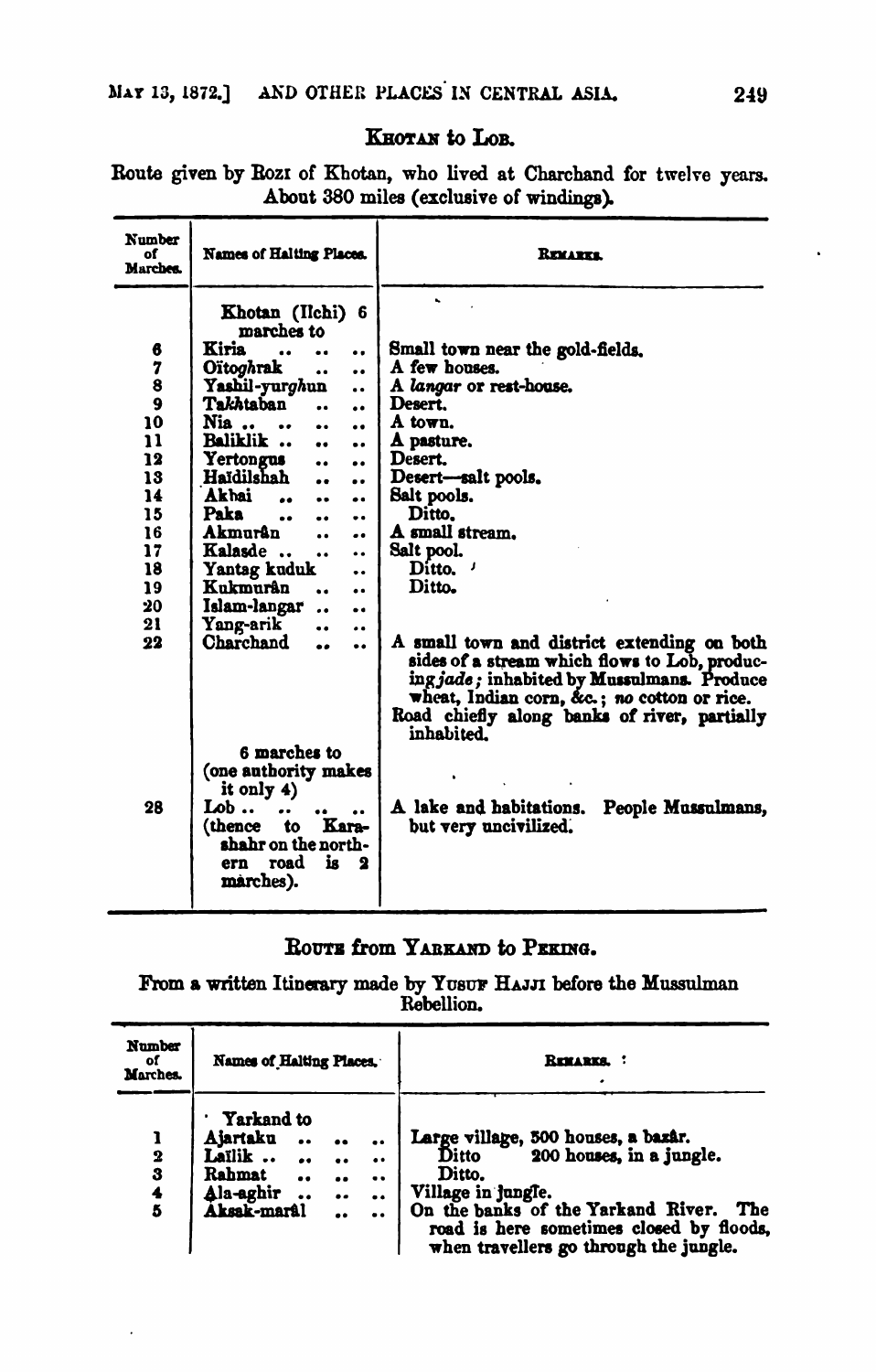| Shamal $($ = " $\text{wind}$ "T.)<br>A village-windy spot.<br>6<br>A town founded by the Chinese. Fertile<br>7<br>Marâl-Bashi<br>$\cdot$<br>country (wheat, &c.), irrigated from the<br>Kåshghar River. In the hills to the west<br>is a mine of salt, like the Panjab salt.<br>Village, 200 bouses.<br>8<br>Chahr Bagh<br>$\bullet$<br>$\bullet \bullet$<br>Tumshak<br>Ditto<br>do.<br>9<br>$\bullet$<br>Kuduk $($ = "well" T.)<br>Ditto<br>10<br>Châdir $=$ "tent" T.)<br>Ditto.<br>11<br>Süt $($ = " basket " T. $)$<br>Ditto.<br>12<br>13<br>Chilân (a fruit)<br>Ditto.<br>Yaka-kuduk ( = " well "<br>Ditto, with a well.<br>14<br>T.).<br>15<br>Si-arik (arik = "canal")<br>$Kumbash (= sand-head)$<br>Village.<br>16<br>Cross a river (Kashgar?), less than<br>Yarkand River; fordable except in<br>summer.<br>A town with 6000 houses. Two divisions:<br>17<br>Aksu<br>one Mussulman, the other (formerly)<br>Kataï. The Aksu River is close to the<br>walls of the former on the south side;<br>often floods the town. In mountains to<br>north are copper-mines. The Chinese<br>used to coin the produce here.<br>A hamlet of 50 or 60 houses.<br>18<br>Jâm<br><br><br>Kara-yulghun<br>Many trees.<br>19<br><br>$\bullet$<br>(black) (a tree).<br>20<br>Yak - arik<br><br><br><br>(side) (canal).<br>21<br>Unbash<br>$\bullet$<br>$\ddot{\phantom{0}}$<br>22<br>Baï<br>Small town, 500 houses.<br><br>$\cdots$<br><br>$\ddot{\phantom{0}}$<br>23<br>Kizil = $red$ )<br>$\ddot{\phantom{0}}$<br>$\ddot{\phantom{0}}$<br>south of Ila. Small river.<br>Then cross a hill.<br>Kuchâr<br>24<br>handsome women. Mines of "phatkari,"<br>and sulphur and salt.<br>25<br>Tukan<br>Village, 100 houses.<br><br>$\ddot{\phantom{0}}$<br>$\ddot{\phantom{0}}$<br>Ditto.<br>26<br>Aïd<br>$\ddot{\phantom{a}}$<br>٠.<br><br>$\bullet$<br>Châdir<br>Ditto.<br>27<br><br>$\ddot{\phantom{a}}$<br><br>Small town. Inbabitants Turks.<br>28<br>Bigur<br>$\bullet \bullet$<br><br><br>22<br>Yang-hissar<br>A ruined fort. Cultivation.<br><br>$\bullet \bullet$<br>30<br>Charchi<br>Village.<br>$\ddot{\phantom{0}}$<br><br><br>31<br>Kara-su<br>Much rice grown here.<br><br>$\ddot{\phantom{a}}$<br><br>32<br>Kurla<br>Small town. Turks.<br>$\ddot{\phantom{0}}$<br>$\bullet \bullet$<br><br>Soil incrusted with soda.<br>33<br>Shorchuk<br>$\bullet\bullet$<br>$\ddot{\phantom{0}}$<br><br>boats. | Number<br>of<br>Marches. | Names of Halting Places. | REMARKS. |
|-----------------------------------------------------------------------------------------------------------------------------------------------------------------------------------------------------------------------------------------------------------------------------------------------------------------------------------------------------------------------------------------------------------------------------------------------------------------------------------------------------------------------------------------------------------------------------------------------------------------------------------------------------------------------------------------------------------------------------------------------------------------------------------------------------------------------------------------------------------------------------------------------------------------------------------------------------------------------------------------------------------------------------------------------------------------------------------------------------------------------------------------------------------------------------------------------------------------------------------------------------------------------------------------------------------------------------------------------------------------------------------------------------------------------------------------------------------------------------------------------------------------------------------------------------------------------------------------------------------------------------------------------------------------------------------------------------------------------------------------------------------------------------------------------------------------------------------------------------------------------------------------------------------------------------------------------------------------------------------------------------------------------------------------------------------------------------------------------------------------------------------------------------------------------------------------------------------------------------------------------------------------------------------------------------------------------------------------------------------------------------------------------|--------------------------|--------------------------|----------|
|                                                                                                                                                                                                                                                                                                                                                                                                                                                                                                                                                                                                                                                                                                                                                                                                                                                                                                                                                                                                                                                                                                                                                                                                                                                                                                                                                                                                                                                                                                                                                                                                                                                                                                                                                                                                                                                                                                                                                                                                                                                                                                                                                                                                                                                                                                                                                                                               |                          |                          |          |
|                                                                                                                                                                                                                                                                                                                                                                                                                                                                                                                                                                                                                                                                                                                                                                                                                                                                                                                                                                                                                                                                                                                                                                                                                                                                                                                                                                                                                                                                                                                                                                                                                                                                                                                                                                                                                                                                                                                                                                                                                                                                                                                                                                                                                                                                                                                                                                                               |                          |                          |          |
|                                                                                                                                                                                                                                                                                                                                                                                                                                                                                                                                                                                                                                                                                                                                                                                                                                                                                                                                                                                                                                                                                                                                                                                                                                                                                                                                                                                                                                                                                                                                                                                                                                                                                                                                                                                                                                                                                                                                                                                                                                                                                                                                                                                                                                                                                                                                                                                               |                          |                          |          |
|                                                                                                                                                                                                                                                                                                                                                                                                                                                                                                                                                                                                                                                                                                                                                                                                                                                                                                                                                                                                                                                                                                                                                                                                                                                                                                                                                                                                                                                                                                                                                                                                                                                                                                                                                                                                                                                                                                                                                                                                                                                                                                                                                                                                                                                                                                                                                                                               |                          |                          |          |
| Village, 50 houses, soil red (iron?). After<br>4 or 5 miles cross the River Shaldung<br>(flowing from the north, and turning towards the east) from the mountains<br>A large town. Chief city of the districts of<br>Aksu, Ush-Turfân, Baï, Sahrâm, Bigur.<br>and Kurla. Celebrated for fruit and<br>A large river, crossed at all reasons by                                                                                                                                                                                                                                                                                                                                                                                                                                                                                                                                                                                                                                                                                                                                                                                                                                                                                                                                                                                                                                                                                                                                                                                                                                                                                                                                                                                                                                                                                                                                                                                                                                                                                                                                                                                                                                                                                                                                                                                                                                                 |                          |                          |          |
|                                                                                                                                                                                                                                                                                                                                                                                                                                                                                                                                                                                                                                                                                                                                                                                                                                                                                                                                                                                                                                                                                                                                                                                                                                                                                                                                                                                                                                                                                                                                                                                                                                                                                                                                                                                                                                                                                                                                                                                                                                                                                                                                                                                                                                                                                                                                                                                               |                          |                          |          |
|                                                                                                                                                                                                                                                                                                                                                                                                                                                                                                                                                                                                                                                                                                                                                                                                                                                                                                                                                                                                                                                                                                                                                                                                                                                                                                                                                                                                                                                                                                                                                                                                                                                                                                                                                                                                                                                                                                                                                                                                                                                                                                                                                                                                                                                                                                                                                                                               |                          |                          |          |
|                                                                                                                                                                                                                                                                                                                                                                                                                                                                                                                                                                                                                                                                                                                                                                                                                                                                                                                                                                                                                                                                                                                                                                                                                                                                                                                                                                                                                                                                                                                                                                                                                                                                                                                                                                                                                                                                                                                                                                                                                                                                                                                                                                                                                                                                                                                                                                                               |                          |                          |          |
|                                                                                                                                                                                                                                                                                                                                                                                                                                                                                                                                                                                                                                                                                                                                                                                                                                                                                                                                                                                                                                                                                                                                                                                                                                                                                                                                                                                                                                                                                                                                                                                                                                                                                                                                                                                                                                                                                                                                                                                                                                                                                                                                                                                                                                                                                                                                                                                               |                          |                          |          |
|                                                                                                                                                                                                                                                                                                                                                                                                                                                                                                                                                                                                                                                                                                                                                                                                                                                                                                                                                                                                                                                                                                                                                                                                                                                                                                                                                                                                                                                                                                                                                                                                                                                                                                                                                                                                                                                                                                                                                                                                                                                                                                                                                                                                                                                                                                                                                                                               |                          |                          |          |
|                                                                                                                                                                                                                                                                                                                                                                                                                                                                                                                                                                                                                                                                                                                                                                                                                                                                                                                                                                                                                                                                                                                                                                                                                                                                                                                                                                                                                                                                                                                                                                                                                                                                                                                                                                                                                                                                                                                                                                                                                                                                                                                                                                                                                                                                                                                                                                                               |                          |                          |          |
|                                                                                                                                                                                                                                                                                                                                                                                                                                                                                                                                                                                                                                                                                                                                                                                                                                                                                                                                                                                                                                                                                                                                                                                                                                                                                                                                                                                                                                                                                                                                                                                                                                                                                                                                                                                                                                                                                                                                                                                                                                                                                                                                                                                                                                                                                                                                                                                               |                          |                          |          |
|                                                                                                                                                                                                                                                                                                                                                                                                                                                                                                                                                                                                                                                                                                                                                                                                                                                                                                                                                                                                                                                                                                                                                                                                                                                                                                                                                                                                                                                                                                                                                                                                                                                                                                                                                                                                                                                                                                                                                                                                                                                                                                                                                                                                                                                                                                                                                                                               |                          |                          |          |
|                                                                                                                                                                                                                                                                                                                                                                                                                                                                                                                                                                                                                                                                                                                                                                                                                                                                                                                                                                                                                                                                                                                                                                                                                                                                                                                                                                                                                                                                                                                                                                                                                                                                                                                                                                                                                                                                                                                                                                                                                                                                                                                                                                                                                                                                                                                                                                                               |                          |                          |          |
|                                                                                                                                                                                                                                                                                                                                                                                                                                                                                                                                                                                                                                                                                                                                                                                                                                                                                                                                                                                                                                                                                                                                                                                                                                                                                                                                                                                                                                                                                                                                                                                                                                                                                                                                                                                                                                                                                                                                                                                                                                                                                                                                                                                                                                                                                                                                                                                               |                          |                          |          |
|                                                                                                                                                                                                                                                                                                                                                                                                                                                                                                                                                                                                                                                                                                                                                                                                                                                                                                                                                                                                                                                                                                                                                                                                                                                                                                                                                                                                                                                                                                                                                                                                                                                                                                                                                                                                                                                                                                                                                                                                                                                                                                                                                                                                                                                                                                                                                                                               |                          |                          |          |
|                                                                                                                                                                                                                                                                                                                                                                                                                                                                                                                                                                                                                                                                                                                                                                                                                                                                                                                                                                                                                                                                                                                                                                                                                                                                                                                                                                                                                                                                                                                                                                                                                                                                                                                                                                                                                                                                                                                                                                                                                                                                                                                                                                                                                                                                                                                                                                                               |                          |                          |          |
|                                                                                                                                                                                                                                                                                                                                                                                                                                                                                                                                                                                                                                                                                                                                                                                                                                                                                                                                                                                                                                                                                                                                                                                                                                                                                                                                                                                                                                                                                                                                                                                                                                                                                                                                                                                                                                                                                                                                                                                                                                                                                                                                                                                                                                                                                                                                                                                               |                          |                          |          |

ROUTE from YARKAND to PERING-continued.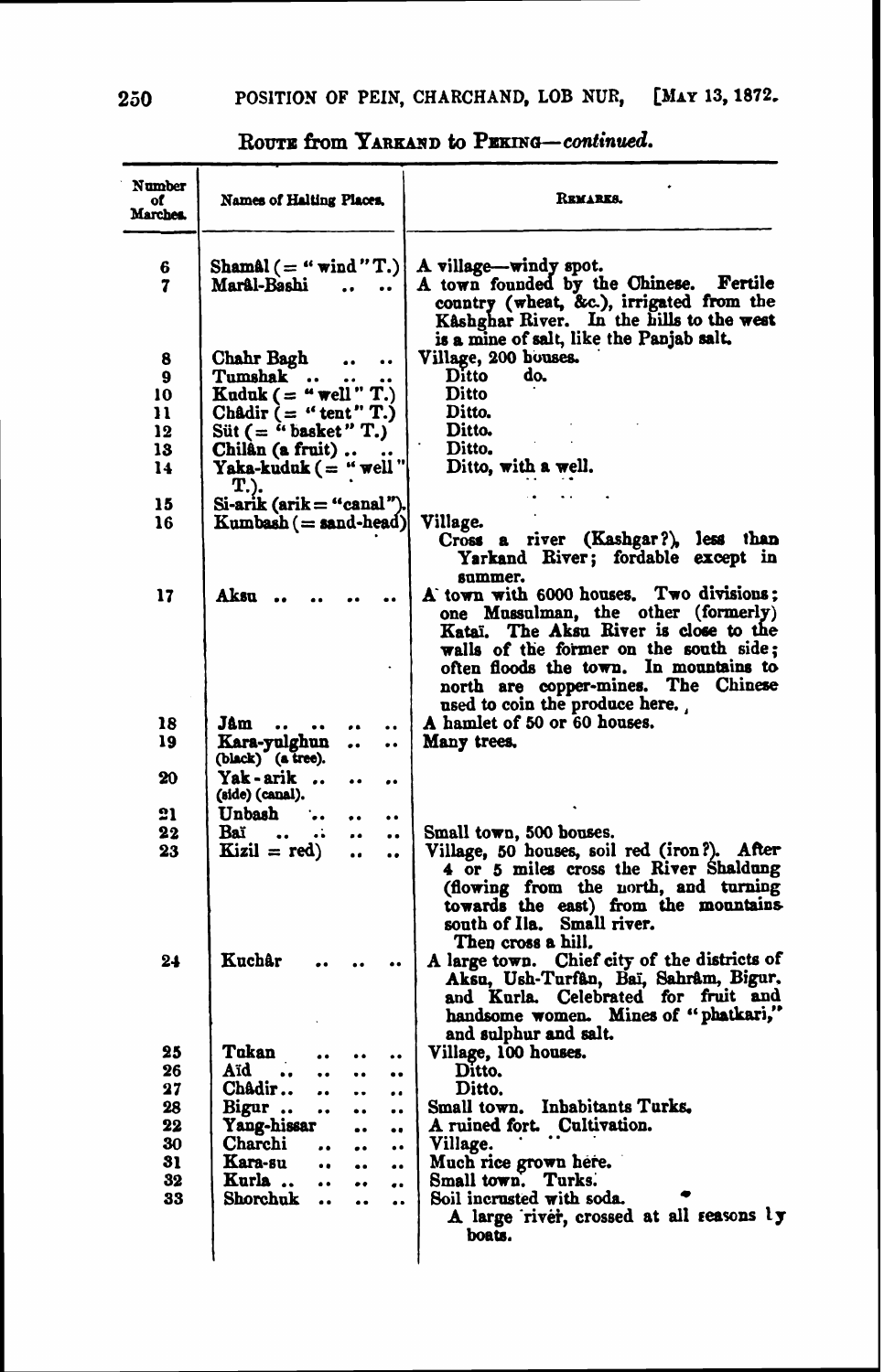| Karashahr<br>Inhabited by Kalmaks, whose ruler is a<br>34<br>woman. Country to south, as well as<br>north, inhabited by nomads of the same<br>tribe. Buddhists. They are rich in flocks<br>and herds, of sheep, cattle, camels, &c.<br>Mountains and forests near; much game.<br>Village, 50 houses.<br>Tablaghu<br>35<br>$\bullet$<br>$\ddot{\phantom{0}}$<br>$\bullet$<br>Village.<br>Ushaktâl<br>Many small trees.<br>36<br><br><br> |        |
|-----------------------------------------------------------------------------------------------------------------------------------------------------------------------------------------------------------------------------------------------------------------------------------------------------------------------------------------------------------------------------------------------------------------------------------------|--------|
|                                                                                                                                                                                                                                                                                                                                                                                                                                         |        |
|                                                                                                                                                                                                                                                                                                                                                                                                                                         |        |
|                                                                                                                                                                                                                                                                                                                                                                                                                                         |        |
| Karakil<br>Village, 50 houses.<br>37<br><br><br>                                                                                                                                                                                                                                                                                                                                                                                        |        |
| Kumush Ak<br>38<br>$\ddot{\phantom{0}}$<br>$\cdot$                                                                                                                                                                                                                                                                                                                                                                                      |        |
| Uchma<br>A windy desert.<br>39<br>$\ddot{\phantom{0}}\phantom{0}\bullet$<br><br>$\bullet$                                                                                                                                                                                                                                                                                                                                               |        |
| A spring.<br>I <i>gh</i> ar Bulak<br>40<br>$\ddot{\phantom{0}}$<br>۰.                                                                                                                                                                                                                                                                                                                                                                   |        |
| Village.<br>Subashi<br>41<br><br><br>                                                                                                                                                                                                                                                                                                                                                                                                   |        |
| Small town.<br>Tuksun<br>42<br><br>۰.<br>                                                                                                                                                                                                                                                                                                                                                                                               |        |
| Village.<br>43<br>Yughun<br><br>$\ddot{\phantom{0}}$<br>$\ddot{\phantom{0}}$                                                                                                                                                                                                                                                                                                                                                            |        |
| Mussulman inhabitants. Coal<br>Large town.<br>Turfân<br>44<br><br><br><br>mines and sulphur found in the neigh-<br>bourhood.                                                                                                                                                                                                                                                                                                            |        |
| Village.<br>45<br>Sangin<br><br>$\ddot{\phantom{0}}$<br>$\ddot{\phantom{0}}$                                                                                                                                                                                                                                                                                                                                                            |        |
| Lamchin<br>Ditto.<br>46<br><br><br>$\ddot{\phantom{0}}$                                                                                                                                                                                                                                                                                                                                                                                 |        |
| Pachân or Pijân<br>A town.<br>47<br>                                                                                                                                                                                                                                                                                                                                                                                                    |        |
| No village—a swamp(?)<br>Baka<br>48<br><br><br>$\bullet$                                                                                                                                                                                                                                                                                                                                                                                |        |
| Village.<br>Chiktum<br>49<br>$\ddot{\phantom{0}}$<br><br>                                                                                                                                                                                                                                                                                                                                                                               |        |
| Yanchi<br>Ditto.<br>50<br>$\ddot{\phantom{0}}\phantom{0}$<br><br>                                                                                                                                                                                                                                                                                                                                                                       |        |
| Ditto.<br>Kösh<br>51<br>$\ddot{\phantom{0}}$<br><br>$\ddot{\phantom{0}}$                                                                                                                                                                                                                                                                                                                                                                |        |
| 52                                                                                                                                                                                                                                                                                                                                                                                                                                      |        |
| Ditto.<br>Utun-kuz<br>53<br><br>$\ddot{\phantom{0}}$<br>$\bullet$                                                                                                                                                                                                                                                                                                                                                                       |        |
| Ditto.<br>Ludun<br>54<br><br>$\ddot{\phantom{0}}$<br>$\ddot{\phantom{0}}$                                                                                                                                                                                                                                                                                                                                                               |        |
| Ditto.<br>55<br>Chakda<br>$\ddot{\phantom{a}}$<br><br>$\ddot{\phantom{a}}$                                                                                                                                                                                                                                                                                                                                                              |        |
| Ditto.<br>Tughach<br>56<br><br><br>                                                                                                                                                                                                                                                                                                                                                                                                     |        |
| Ditto.<br>57<br>Sumbal<br><br><br>$\bullet$                                                                                                                                                                                                                                                                                                                                                                                             |        |
| Kumul or Hami<br>The last 9 marches belong to Kumul.<br>58<br><br>Double town, of which half is inhabited<br>by Mussulmans. Formerly only subjects<br>of China were admitted here.                                                                                                                                                                                                                                                      |        |
| 7 marches to                                                                                                                                                                                                                                                                                                                                                                                                                            |        |
| Shing-shing<br>65<br><br>$\bullet$                                                                                                                                                                                                                                                                                                                                                                                                      |        |
| Village, road level; inhabitants Karakataï<br>66<br>Kang<br>$\ddot{\phantom{0}}$<br><br>(Chinese).                                                                                                                                                                                                                                                                                                                                      |        |
| Small town, inhabited by Kara Kataï, and<br>67<br>Khekupu<br><br>also by Mussulman Tunganis.                                                                                                                                                                                                                                                                                                                                            |        |
| Large town. 2000 Chinese troops (before<br>68<br>Andesha<br><br>1863).                                                                                                                                                                                                                                                                                                                                                                  |        |
| 1000 troops (before 1863).<br>69<br>Yuman<br>Large town.<br>                                                                                                                                                                                                                                                                                                                                                                            |        |
| Small town.<br>70<br>Sa-chang<br>$\ddot{\phantom{0}}$<br><br>                                                                                                                                                                                                                                                                                                                                                                           |        |
| Police station. Passports examined.<br>71<br>$Shang-ching-za$<br>                                                                                                                                                                                                                                                                                                                                                                       |        |
| 72<br>A gate-way in the Great Wall.<br>(Chinese Frontier)<br><br>within and without. The wall is here of<br>(Ja-i-band).<br>stone and of brick, 12 yards high. 1000<br>troops stationed here (half within the gate<br>and half without). The wall joins two<br>hills. Passports examined for both direc-<br>tions.                                                                                                                      | Bazârs |

**ROUTE from YARKAND to PERING-continued.**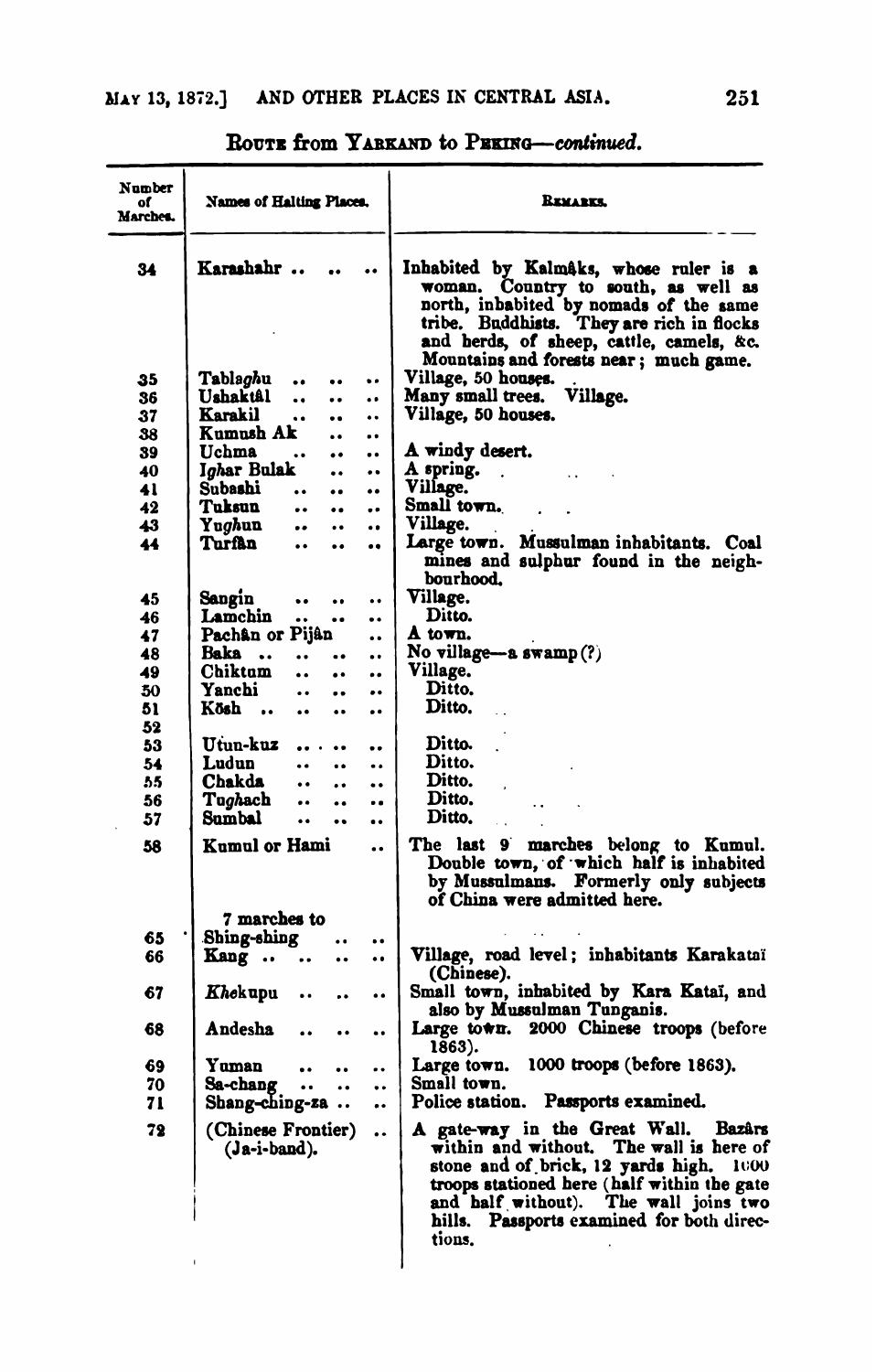| Number<br>of<br>Marches. | Names of Halting Places.                                                                                                                                  | REMARKS.                                                                                                                                                  |
|--------------------------|-----------------------------------------------------------------------------------------------------------------------------------------------------------|-----------------------------------------------------------------------------------------------------------------------------------------------------------|
| 18<br>Marches            | Suchu<br><br>Kotipu<br><br><br>$\ddot{\phantom{0}}$<br>Sachu<br><br><br><br>Languchu<br>$\bullet \bullet$<br><br>$\bullet$<br>Kanchu<br>                  | Large town. 8000 troops.<br>Ditto<br>3000<br>do.<br>Ditto<br>2000<br>do.<br>do.<br>Ditto<br>5000<br>Cross large river.<br>Large town.                     |
|                          | <br><br>Lanchu<br><br><br>                                                                                                                                | A viceroy, who affects the state<br>Ditto<br>of a king.<br>20,000 troops.<br>To the west of Lanchu lies Salar, a<br>large town of the Tungani Mussulmans, |
|                          | Zoj<br>$\bullet$<br>Ching-chu<br><br>٠.                                                                                                                   | the capital of eight other towns.<br>Town with $600$ soldiers,<br>Cross a mountain.<br>Town with 500 soldiers.                                            |
|                          | Ching-ku<br>$\bullet\bullet$<br><br><br>Andishan (? Aleshan)<br>Shig-koyan<br><br>$\ddot{\phantom{0}}$                                                    | Ditto<br>1000<br>do.<br>do.<br>Ditto<br>1000<br>Small town with 500 soldiers.                                                                             |
|                          | Koen-shan<br><br><br>Ching-shal<br>$\bullet$<br><br>Hi-ku-ja<br>$\ddot{\phantom{0}}\phantom{0}\bullet$<br><br>                                            | Large town with $3000$<br>do,<br>do.<br>Town with<br>$-1000$<br>Small town with 500<br>do.                                                                |
|                          | Lingu-du-shan<br>$\bullet\bullet$<br>٠.<br>Wat-ku-pa<br><br>                                                                                              | do.<br>Large town with 2000<br>do,<br>Small town with 1000<br>Cross high mountain with large and rich                                                     |
|                          | Chansi<br><br>$\ddot{\phantom{0}}$<br><br>Pang-lang-ku<br><br>                                                                                            | pagoda.<br>Large town with 2000 soldiers.                                                                                                                 |
|                          | Bi-shen-chu<br>$\ddot{\phantom{0}}\phantom{0}\bullet$<br><br>Chin-chu<br><br><br><br>Aya-za<br><br><br>                                                   | Small town with 200<br>do.<br>Ditto<br>300<br>do.<br>200<br>do.<br>Ditto                                                                                  |
|                          | Cha-lung<br><br><br>$\ddot{\phantom{0}}$<br>Be-gu-ji<br>$\bullet$<br><br>$\bullet$<br>Yang-shu<br>$\ddot{\phantom{0}}\phantom{0}\bullet$<br>$\bullet$<br> | Ditto<br>300<br>do.<br>Large town, magazine, and arsenal.<br>Ditto<br>1000 soldiers.<br>Ditto<br>5000<br>do.                                              |
|                          | Ching-chu<br><br><br>Li-chen-chu<br><br><br>Shen-yang-shen<br><br>10 marches to                                                                           | Ditto<br>do.<br>4000<br>Ditto<br>2000<br>do.                                                                                                              |
|                          | Po-shian<br>$\sim$<br><br>Siampu<br>$\ddot{\phantom{0}}$<br>٠.<br><br>Langku-mang-san<br>$\bullet$                                                        | A viceroy, with 30,000 soldiers.<br>Town<br>do.<br>1,000                                                                                                  |
|                          | Uman-san<br><br><br>Ju-ju-jing<br>$\bullet\bullet$<br><br><br>Tunugun jing<br><br><br>Sujing<br>$\cdot \cdot$<br>٠.<br>                                   | Ditto<br>do.<br>500<br>Ditto<br>1,000<br>do.<br>Ditto<br>do.<br>2,000<br>Large town<br>do.<br>1.000                                                       |
|                          | Barmajan baldur<br><br>Panchurin<br><br><br>Shang-chin<br><br>٠.                                                                                          | Ditto.<br>do,<br>15,000<br>Small town; no troops.<br>Ditto<br>do.                                                                                         |
|                          | Unmanshan<br>$\ddot{\phantom{0}}\phantom{0}\bullet$<br><br>Homi<br>۰.<br>$\ddot{\phantom{0}}$<br><br>Si-shung<br><br>$\bullet$<br>                        | Large town with 2000 soldiers.<br>Ditto<br>2000<br>do.<br>Ditto<br>1000<br>do.                                                                            |
|                          | Pi-ying-ku<br>$\bullet$<br>$\bullet$<br>Khung-no-shan<br><br>Ching-chin-shan<br>                                                                          | Ditto<br>do.<br>2000<br>Ditto<br>2000<br>do.<br>Ditto<br>1000<br>do.                                                                                      |
|                          | Khoju<br><br><br>Rin-ku …<br><br>$\ddot{\phantom{0}}$<br>                                                                                                 | Town<br>2000 soldiers.<br>No troops.                                                                                                                      |

 $\ddot{\phantom{0}}$ 

### ROUTE from YARKAND to PERING-continued.